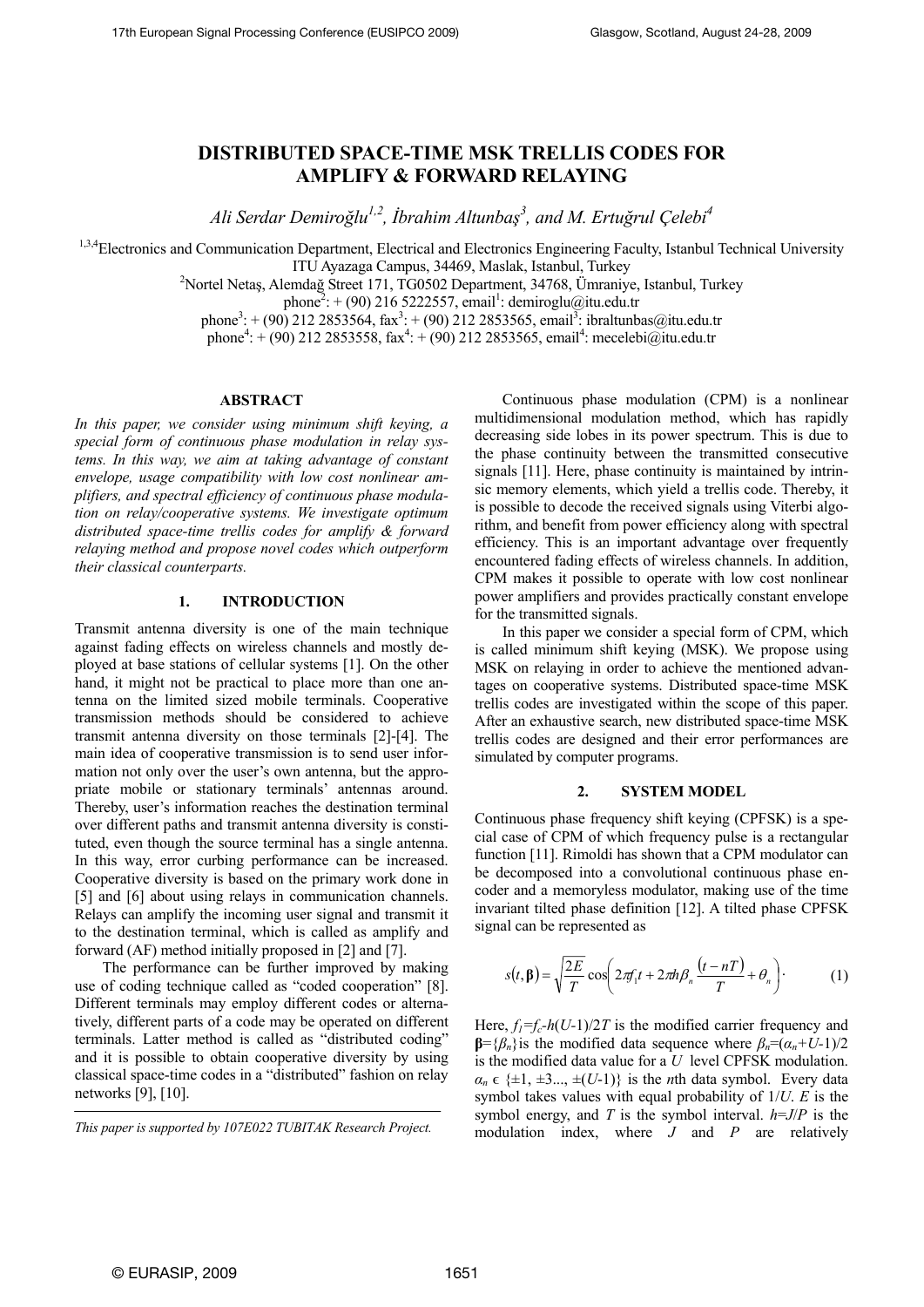Table 1 – Protocol A, Protocol B and Protocol C

|            | 1st                      | 2nd                      | 3rd                      | $\ddotsc$  | $(M-1)$ th                       | $M$ th                           |
|------------|--------------------------|--------------------------|--------------------------|------------|----------------------------------|----------------------------------|
|            | Time Slot                | Time Slot                | Time Slot                |            | Time Slot                        | Time Slot                        |
| Protocol A | $S(s_1) \rightarrow R_1$ | $S(s_2) \rightarrow R_2$ | $S(s_3) \rightarrow R_3$ | $\ddots$   | $S(s_{M-1}) \rightarrow R_{M-1}$ | $R_1(s_1) \rightarrow D$         |
|            | $S(s_1) \rightarrow D$   | $S(s_2) \rightarrow D$   | $S(s_3) \rightarrow D$   |            | $S(s_{M-1}) \rightarrow D$       | $R_2(s_2) \rightarrow D$         |
|            |                          |                          |                          |            |                                  | $R_3(s_3) \rightarrow D$         |
|            |                          |                          |                          |            |                                  |                                  |
|            |                          |                          |                          |            |                                  | $R_{M-1}(s_{M-1}) \rightarrow D$ |
|            |                          |                          |                          |            |                                  | $S(s_M) \rightarrow D$           |
| Protocol B | $S(s_1) \rightarrow R_1$ | $S(s_2) \rightarrow R_2$ | $S(s_3) \rightarrow R_3$ | $\dddotsc$ | $S(s_{M-1}) \rightarrow R_{M-1}$ | $R_1(s_1) \rightarrow D$         |
|            | $S(s_1) \rightarrow D$   | $R_1(s_1) \rightarrow D$ | $R_1(s_1) \rightarrow D$ |            | $R_1(s_1) \rightarrow D$         | $R_2(s_2) \rightarrow D$         |
|            |                          | $S(s_2) \rightarrow D$   | $R_2(s_2) \rightarrow D$ |            | $R_2(s_2) \rightarrow D$         | $R_3(s_3) \rightarrow D$         |
|            |                          |                          | $S(s_3) \rightarrow D$   |            | $R_3(s_3) \rightarrow D$         |                                  |
|            |                          |                          |                          |            | $\cdots$                         | $R_{M-1}(s_{M-1}) \rightarrow D$ |
|            |                          |                          |                          |            | $R_{M-2}(s_{M-2}) \rightarrow D$ | $S(s_M) \rightarrow D$           |
|            |                          |                          |                          |            | $S(s_{M-1}) \rightarrow D$       |                                  |
| Protocol C | $S(s_1) \rightarrow R_1$ | $S(s_2) \rightarrow R_2$ | $S(s_3) \rightarrow R_3$ | $\cdots$   | $S(s_{M-1}) \rightarrow R_{M-1}$ | $R_1(s_1) \rightarrow D$         |
|            |                          |                          |                          |            |                                  | $R_2(s_2) \rightarrow D$         |
|            |                          |                          |                          |            |                                  | $R_3(s_3) \rightarrow D$         |
|            |                          |                          |                          |            |                                  | $\cdots$                         |
|            |                          |                          |                          |            |                                  | $R_{M-1}(s_{M-1}) \rightarrow D$ |
|            |                          |                          |                          |            |                                  | $S(s_M) \rightarrow D$           |

prime positive integers. It is possible to show that

$$
\theta_{n+1} = \left[\theta_n + 2\pi h \beta_n\right] \mod 2\pi \tag{2}
$$

where  $\theta_{n+1}$  and  $\theta_n$  takes *P* different values from the set of  ${0, (2\pi h)_{\text{mod}2\pi}, (4\pi h)_{\text{mod}2\pi}, \dots}$ . (2) corresponds to a *P* state trellis which have the values of  $\theta_n$  as its states. MSK is a special case of CPFSK where *U*=2 and *h*=1/2. Here, possible values for  $\beta_n$  are  $\{0,1\}$  and for  $\theta_n$  are  $\{0,\pi\}$  [13]. Figure 1a represents the trellis diagram of MSK. MSK symbols on the branches corresponds to  $\rightarrow \sqrt{(2E/T)}\cos 2\pi f_1 t$ ,



Figure 1 - (a) Trellis diagram for MSK, (b) MSK constellation.



Figure 2 – Relay system.

 $s^+ \to \sqrt{(2E/T)\cos 2\pi (f_1 + 1/2T)t}$ , -*s*  $\rightarrow$  - $\sqrt{(2E/T)\cos 2\pi f_l t}$ ,  $-s^+ \rightarrow -\sqrt{(2E/T)\cos 2\pi (f_1 + 1/2T)t}$  within [0,*T*] interval. MSK constellation has two dimensions and its corresponding vectors are as  $s \to (\sqrt{E}, 0)$ ,  $s^+ \to (0, \sqrt{E})$ ,  $-s^- \to (-\sqrt{E}, 0)$ , and  $s^+$   $\rightarrow$  (0,- $\sqrt{k}$ ) (Figure 1b).

 We employ a relay system including *M*-1 relays which is shown in Figure 2. Source (S) sends information directly to destination (D) and/or making use of *M*-1 relays, using different time sharing protocols. Relays use AF method to transmit the faded information, which they received, to the destination. Canpolat, Uysal and Fareed [14] expanded the transmission protocols given by Nabar et al. [10] for multi-relay systems. The proposed protocols in [14] are named as Protocol A, Protocol B and Protocol C. Protocol A and Protocol C are the augmented versions of Protocol I and Protocol III, respectively [10]. In order to maintain phase continuity at the transmit antennas of the source and relay terminals, the protocols of [14] is slightly modified to transmit the information frame by frame instead of symbol by symbol. It is assumed that *K* MSK symbols are transmitted from the source and each relay, within a time slot. A frame length is *L*=*MK* considering all time slots.  $S_m = \left[ s_m^1 s_m^2 \cdots s_m^K \right]$  is the frame transmitted to the *m*th relay where  $S_m^l \in \{s^-, s^+, -s^-, -s^+\}$  is the *l*th symbol of the frame (*m*  $= 1, 2, \ldots, M-1$ ). The frame sent within last time slot is denoted by  $\mathbf{s}_M = \left[ s_M^1 s_M^2 \cdots s_M^K \right]$ . The protocols used in this paper shown in Table 1 are also named as Protocol A, B, and C, respectively since there is no major difference between these and the ones in [14]. In this table,  $S(s_m) \rightarrow R_m$  and  $S(s_m) \rightarrow D$ denote the transmission of  $s_m$  from source to the *m*th relay and to the destination, respectively. Similarly,  $R_m(s_m) \rightarrow D$ denotes the transmission of faded and normalized signal related to  $s_m$  from *m*th relay to the destination.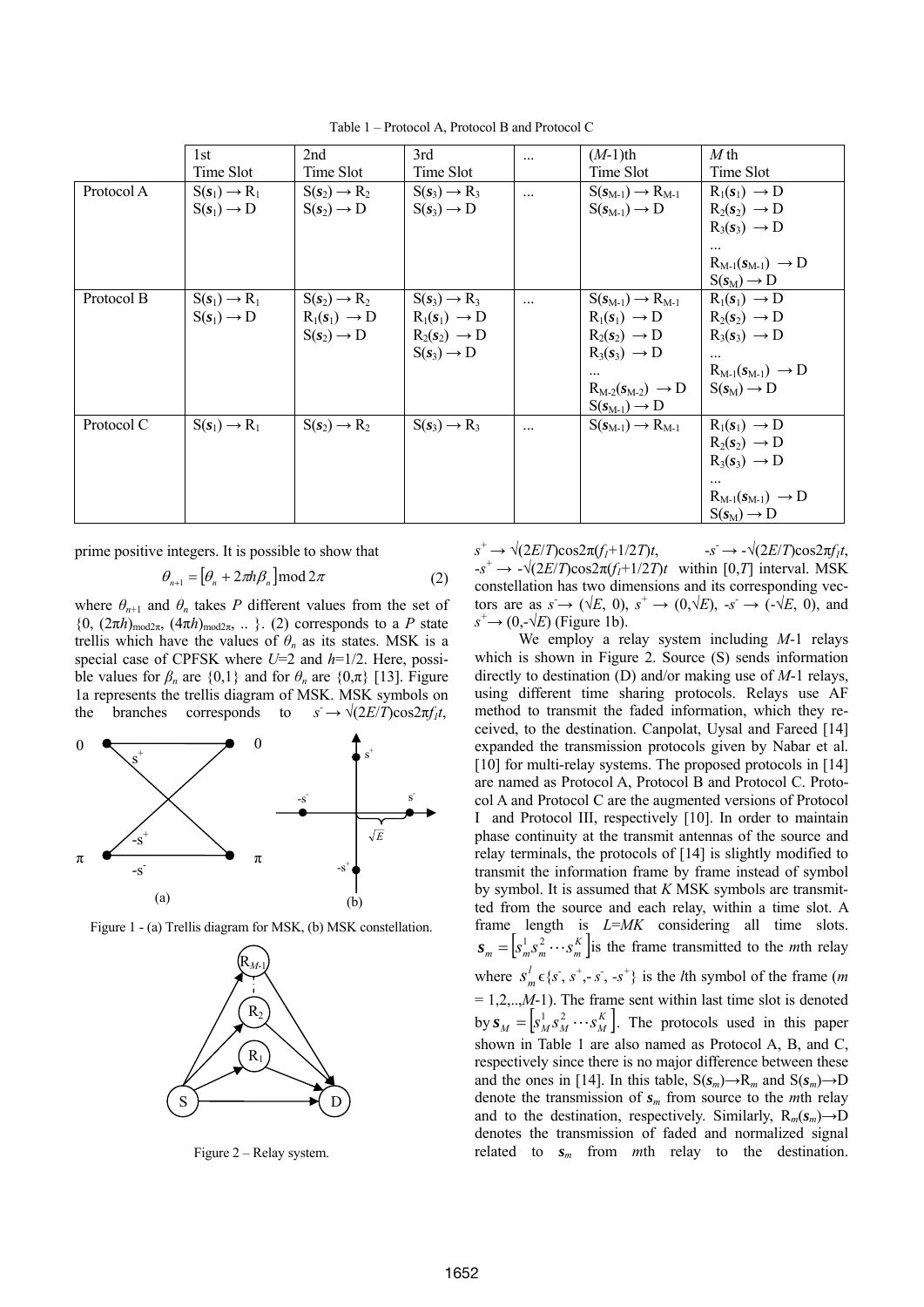



Table 3 – Distributed space-time MSK trellis codes with 8 states



## **3. DESIGN CRITERIA AND CODES**

Nabar et al. [10] showed that the rank-determinant criteria, which is valid for classical space-time codes in quasi-static Rayleigh fading channels, is also valid for distributed spacetime codes using AF method under the assumption of appropriate power control. It is shown in [14] that rankdeterminant criteria is not valid as relay number increases, and new criteria – similar to the Euclidean distance criterion should be used for Protocol A, B, and C. Analyses in [14] are done assuming that  $S \rightarrow R$  and  $S \rightarrow D$  links are Rayleigh faded and R→D links are Rician faded. In order to simplify the complicated results of mentioned analyses, it is suggested to use the criteria where  $R\rightarrow D$  links are static [14].

Under the perfect power control assumption, mentioned criteria for Protocol A, B, and C are

$$
d_{\text{PrA}}^2 = \Lambda_K^M + 2 \sum_{m=1}^{M-1} \Lambda_K^m \,, \tag{3}
$$

$$
d_{\text{PrB}}^2 = \sum_{m=1}^{M} \Lambda_K^M + \sum_{m=1}^{M-1} (M-m) \Lambda_K^m, \qquad (4)
$$

$$
d_{\rm PrC}^2 = \sum_{m=1}^{M} \Lambda_K^m \,, \tag{5}
$$

respectively, where  $\Lambda_{K}^{m} = \sum_{l=1}^{K} |s_{m}^{l}|$ *l*  $\sum_{l=1}^{m}$   $S_m^l - \hat{S}_m^l$  $\hat{S}_{m}^{l}\big|^{2}$ . It can be shown that

classical Euclidean distance is  $d_{cl}^2 = \sum_{m=1}^{M} \Lambda$ *m*  $d_{cl}^2 = \sum_{m=1}^N \Lambda_k^m$  $\lambda_{el}^2 = \sum \Lambda_{K}^m$ . In (3), (4), and

(5)  $d^2$  values have a close relationship with classical Euclidean distance, where  $d_{\text{PrC}}^2 = d_{cl}^2$  for Protocol C. It can also be seen that Protocol A is equivalent to Protocol B, while *M*=2. Novel distributed space-time QPSK trellis codes are designed in [14] and it is shown that they perform better than classical space-time trellis codes on single and multi relay systems. The code search criterion is to maximize  $d^2_{cl}$  first, and then maximize the corresponding  $d^2$  for each mentioned protocol.

Since MSK can be viewed as a quadrature linear modulation [13], [17] and, since we assume quasi-static fading over the frame length of *L*, the criteria given above can be directly used. Following this approach in our paper, 4 or 8 state distributed space-time MSK trellis codes are investigated for one or two relay AF systems. All possible trellises are considered by exhaustive search. Two novel codes are found and named as STMSK3 and STMSK5. All proposed and benchmark codes are shown in Table 2 and Table 3 with their  $d^2$  values for each protocol. Note that STMSK1, STMSK2, STMSK4, STMSK6, and STMSK7 were given in the literature for classical space-time structure. We found that STMSK6 and STMSK7 are optimum codes for the relay case as well.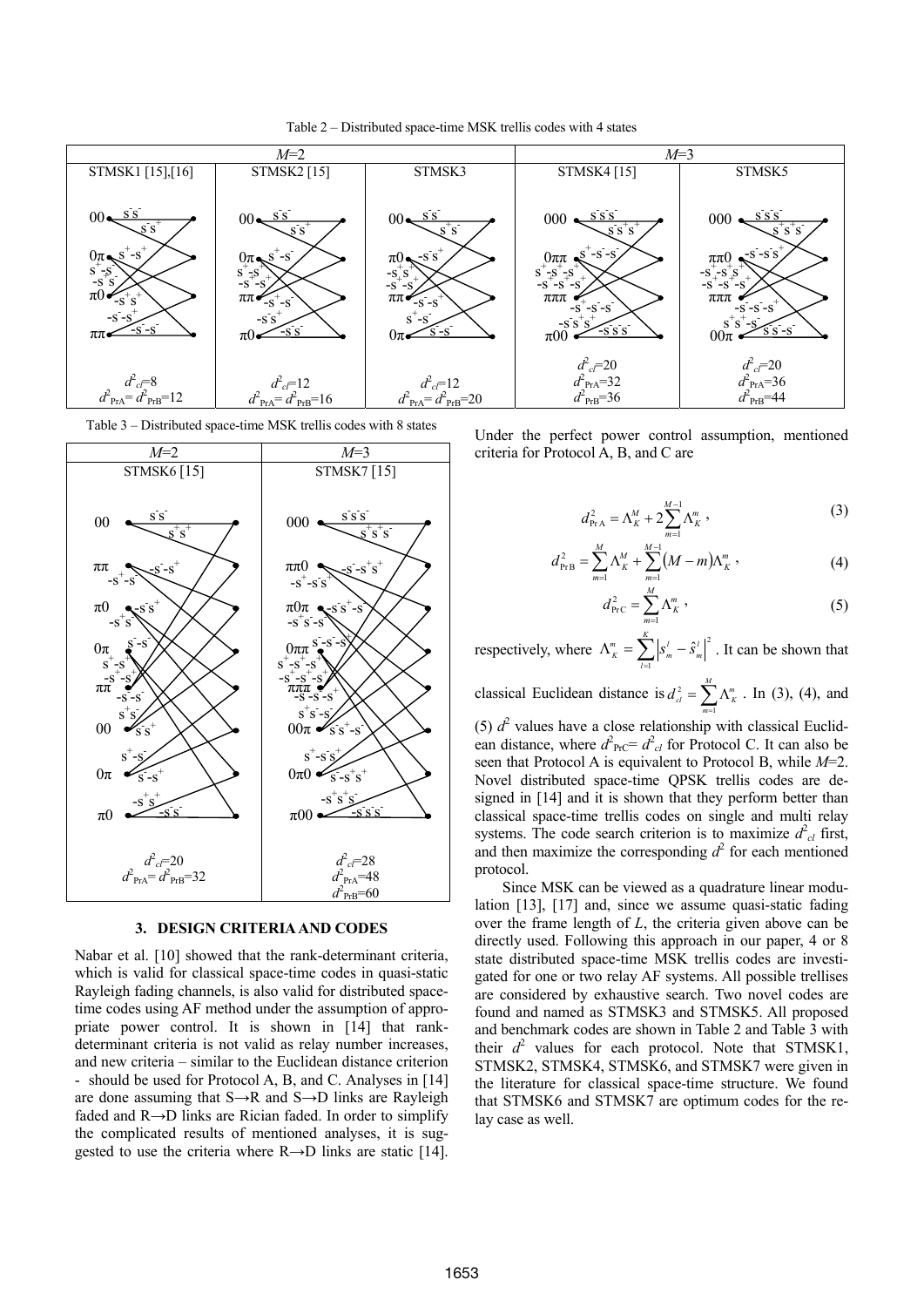## **4. ERROR PERFORMANCES**

Error performance curves for the space-time MSK trellis codes are derived using a computer program. Frame error rate (FER) is calculated for different values of signal to noise ratios (SNRs). 1, 2 or 4 receive antennas (Rx) are assumed at the destination terminal. All links are modelled as quasi-static Rayleigh fading. A subframe is constituted using *K*=130 MSK symbols. The signal to noise ratio defined as  $E_{ij}/N_0$  where  $ij \in \{SR, RD, SD\}$ .  $E_{ij}$  is the average energy available at terminal *j*. We assume that all channels have additive Gaussian noise with zero mean and  $N_0/2$  variance per dimension after proper normalization as in [14]. It is also assumed that  $E_{SD}/N_0=E_{RD}/N_0$ . Viterbi algorithm is used at the destination.



Figure 3 – FER performance of 4 state STMSK codes,  $E_{SR}/N_0 = 5dB$ , Protocol A, *M*=2.



Figure 4 – FER performance of 4 state STMSK codes,  $E_{SR}/N_0$ =35dB, Protocol A,  $M=2$ .

The FER performances of STMSK1 [15], [16], STMSK2 [15], and STMSK3 using Protocol A are shown in Figure 3 and Figure 4 for  $E_{SR}/N_0 = 5dB$  and  $E_{SR}/N_0 = 35dB$ , respectively. It is seen that the novel code STMSK3 outperforms STMSK1 and STMSK2 for all considered SNRs and Rx numbers. This is due to the larger  $d_{\text{PrA}}^2$  value of the STMSK3 code. It is also seen that error performance is getting better as receive antenna number increases at the destination terminal and FER performance improves when



Figure 5 – FER performance of 4 state STMSK codes, *ESR*/*N0*=35dB, Protocol A, *M*=3.



Figure 6 – FER performance of 4 state STMSK codes,  $E_{SR}/N_0$ =5dB, Protocol B, *M*=3.



Figure 7 – FER performance of STMSK3 and STMSK6 codes,  $E_{SR}/N_0 = 5dB$ , Protocol A.